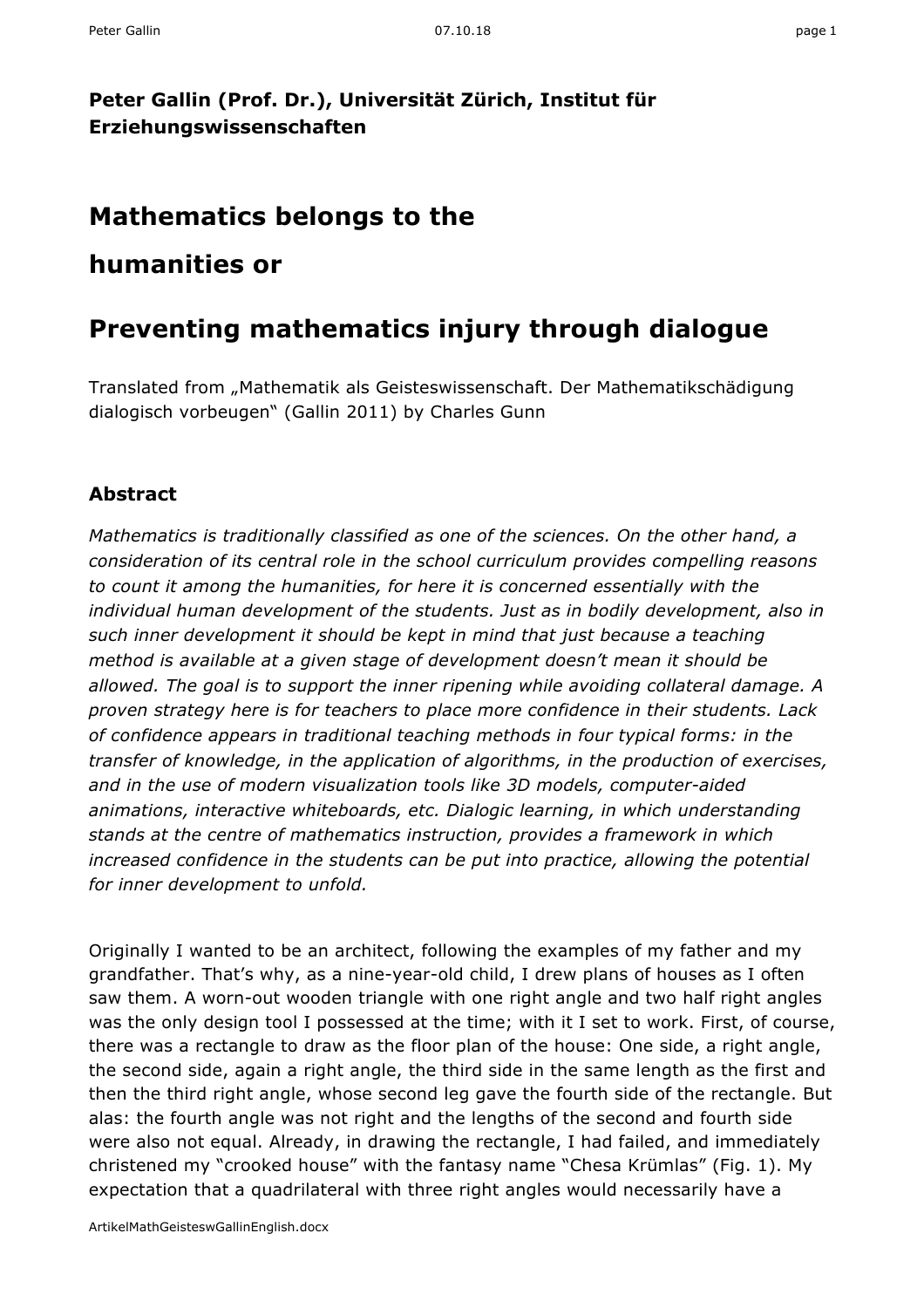fourth right angle was severely disappointed by the reality of my awkward constructions. And in my impatience I did not want to hear the advice of my older sisters regarding the use of a so-called T-square and its reliable parallel shifting. My little table was in any case too small for the big instrument, which would only have been available in my father's office.



Fig. 1: First attempt to draw a floor plan.

Only in high school geometry class did I begin to realize that there is always a gap between reality and mathematical idealization, no matter how precise one tries to be. Euclid's ideas about dimensionless points and infinitely thin straight lines stretched out in this or that direction along with the well-behaved families of parallels led me to change my career aspirations from architect, who has to struggle with reality, to mathematician, who can busy himself with perfect, self-consistent ideas. Thus, I believed that mathematics finds its sole purpose in describing reality with idealizations, and that, consequently, investigations in idealizations ought to be a convenient way of studying nature. With the beginning of physics classes, this view was confirmed, so that in short order I equated mathematics and science. How shocked I was, however, when my math teacher said, wagging his finger at me, "No, Peter, mathematics belongs much more to the humanities!" Perhaps it was this shock that led me to study physics – of course, naturally, theoretical physics.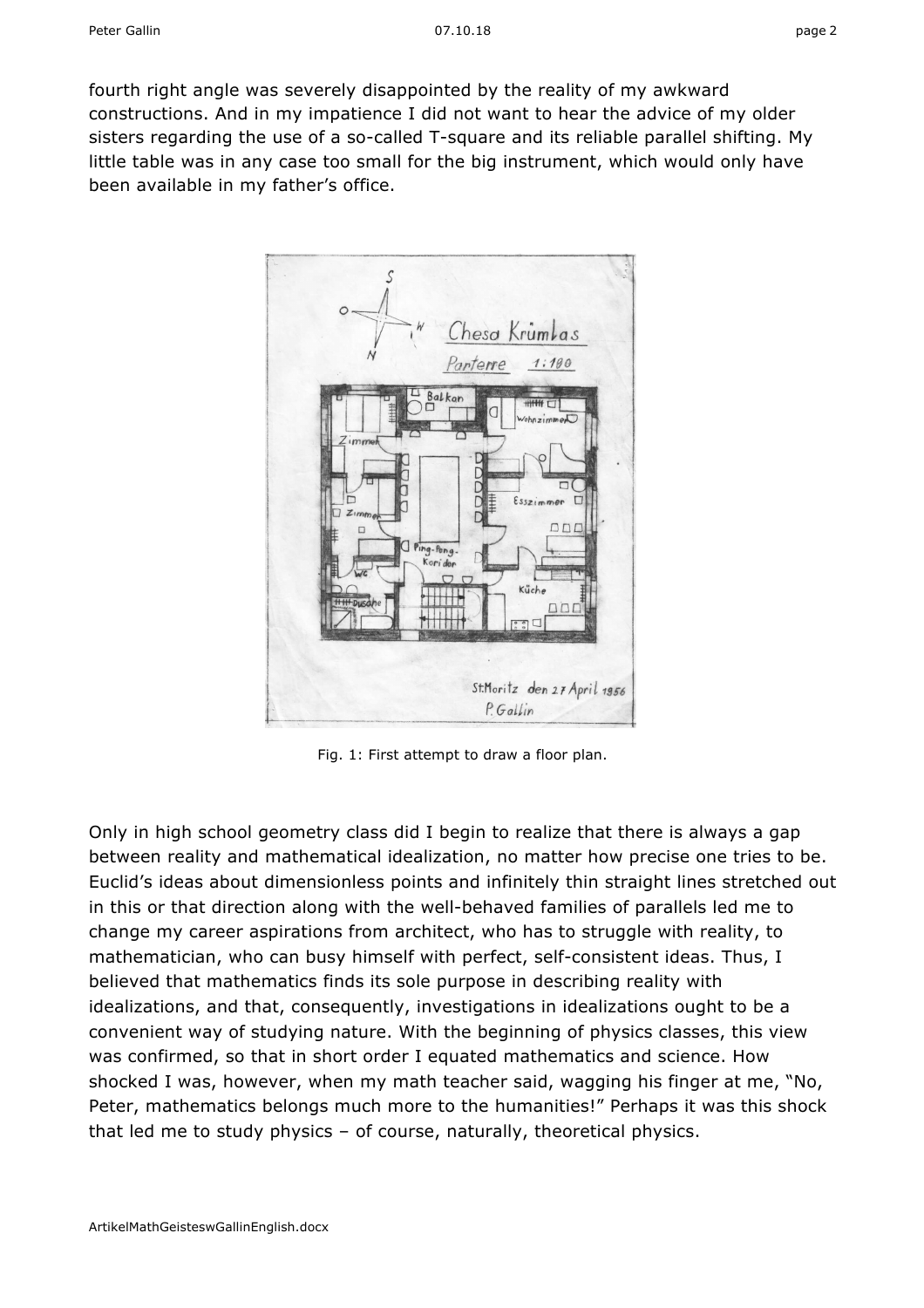Peter Gallin 07.10.18 page

In the course of my studies and my teaching internship afterwards, it became more and more apparent that the human mind and spirit interested me as much as the functioning of nature. I was particularly fascinated by how people responded emotionally and intellectually to unexpected mathematical-scientific phenomena. This interest in the interaction between the inner human being and the outer expression of a problem clearly pointed me towards the teaching profession. And because for me the mental mastery of a problem carried more weight than skilful experimental procedure, I returned to mathematics and began my teaching in high school in this subject. Certainly at the beginning there were still clear traces of a physics-oriented past, so that – like many young graduates – I assigned almost too much importance to the so-called "everyday relevance" of mathematics. Only contact with real people and their needs in learning and comprehending mathematics in the high school classroom changed my picture of mathematics from that of an auxiliary science for the mastery of nature and technology via a self-consistent, abstract science of relationships and patterns independent of all external supports into a field of activity in which people push themselves to the limit of their capacities and thereby experience a validation of themselves. Descartes' famous quote "cogito, ergo sum" became for me the pedagogical guideline for mathematics lessons, by reformulating it as "I engage in mathematics, therefore I sense myself"<sup>1</sup>. It was only with this image of mathematics as a challenge to the human spirit that I was able to recognize and explain why the subject of mathematics has gained such an important position in the canon of school subjects: at its centre stands an education and training mission only implicitly present in the prefaces of the syllabi.

In more sober terms, we could describe this goal as a comprehensive competence to act, as defined by Franz E. Weinert (Weinert 2001, p. 51): The competence to act consists of the necessary conditions, capable of development, that enable a person in one specific field of action (as specialist or professional) to operate successfully (Ruf 2008, p. 246). The crucial factor in this concept is that the competence to act exhibits three necessary aspects. In the centre is the technical aspect with the corresponding knowledge and skills. It is this aspect that can be studied in the tests in use today (such as PISA). However, the technical aspect is embedded in the social aspect of action competence, where abilities for changing perspectives, for cooperation, for mutual appreciation, and for dialogue are called for. Finally, the two aspects are embedded in the third, the personal aspect of action competence, whose ingredients include the capacity to reflect, motivation, will, self-concept, values, and the question of meaning. It is only in the successful interaction of all three aspects that one can speak of achieved competence. It is generally accepted that the second and third aspects can not be tested. They can in fact only be recognized and cultivated in school through an accompanying teacher.

 $1$ , Vom Sinn des Mathematikunterrichts" is the name of an article that I wrote earlier on this theme (Gallin 2002).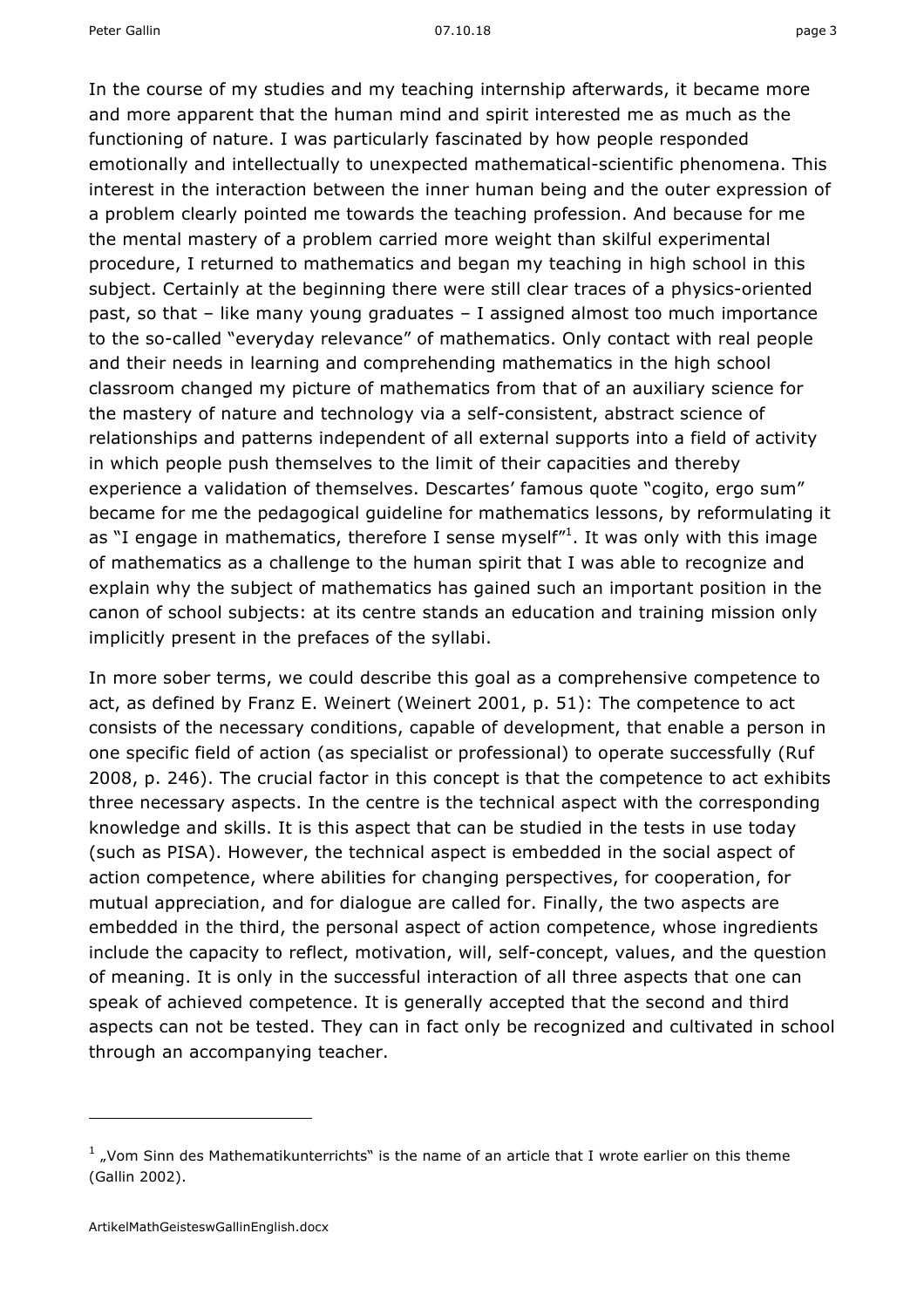Against the background of my personal teaching experience and the educationalscientific concept of "competence to act", mathematics has become for me a discipline that revolves around the development of the human individuality, hence ought to be counted among the humanities. Since I am interested in mathematics as a school subject and its methodological aspects, I will in no way take sides in the theoretical dispute about the position of mathematics as a university department.<sup>2</sup> In fact, in this context there is considerable controversy whether to consider mathematics as one of the humanities, but there has been virtually no discussion of its position in the school. My experience as a mathematics teacher over the years has shown me that mathematics education benefits from considering it pragmatically as almost purely "humanistic" rather than "scientific". Instruction becomes only purged and simplified, but also comes closer to the students. Hans Freudenthal wrote in his article "Mathematics – an inner attitude" (Freudenthal 1982): "What's always true is: The student acquires mathematics as an inner state of mind only by relying on his own experience and his own understanding."

There is a danger that deep-seated preconceptions regarding mathematics derived from its "scientific" aspect will exert unhealthy influence in this "humanistic" setting. This appears for example in the belief that the student of mathematics should be rigorously trained so that he/she is able to function quickly and without errors and hence to solve fixed abstract tasks with a handy set of recipes. Rather, the actual goal of the instruction is learning to recognize and understand connections; as a result, efficiently solving tasks is reduced, as it were, to a welcome side-effect. Thus, the central meaning of the active person as a totality becomes clear: as soon as insight and understanding come into play, it is no longer sufficient to only promote the subject-specific competences of the learner, but one also has – as pointed out by Weinert – to pay attention to their motivational and emotional foundations.

What are the concrete consequences for the design of math instruction? The philosopher Hans-Georg Gadamer, who thought a lot about the central question of understanding, provides a first indication (Gadamer 1959): "The starting point for any understanding is that something appeals to us: that is the paramount hermeneutic condition." This is an expression of the fact that the motivational aspect of every specialized knowledge is present from the start. The physicist Martin Wagenschein takes this advice one step further and emphasizes not only the motivational but also the social aspect (Wagenschein 1986): "Conversation brings us real understanding. Starting and stimulated by something mysterious, in search of what is fundamental." As with Gadamer, the starting point is a single person touched by a "riddle", but here the single perspective is supplemented via exchanges with other persons who have thought about the same riddle.

-

 $2$  In his lecture "Mathematik als Kulturleistung [Mathematics as cultural achievement]" of November 28, 2008, Christoph Schweigert shows in detail why mathematics belongs to the humanities. Download-Links (March 27, 2010):

www.math.uni-hamburg.de/home/schweigert/2008.geist.pdf www.math.uni-hamburg.de/home/schweigert/transp.html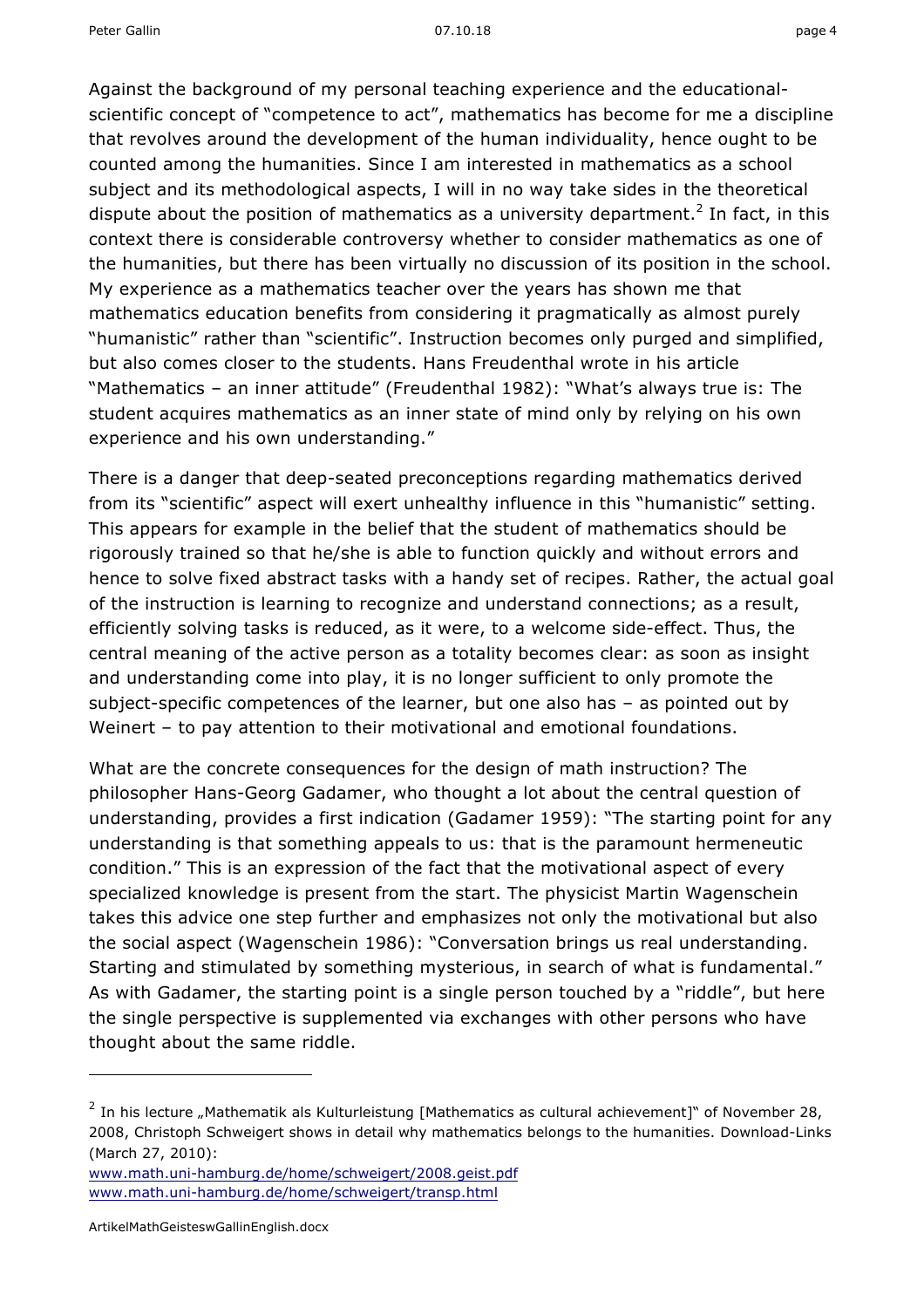As plausible and simple as these insights and recommendations are, they are regularly and consistently disregarded in traditional teaching methods. This is not due to carelessness in daily teaching practice, but first and foremost carefully thought-out textbooks and teaching concepts. So it's not merely a question of small adjustments, for example, in the speed of learning. The intellectual development of our students is at stake, depending on whether the given pedagogical foundations provide them with the possibility of understanding – or not. Of course, gifted students have always taken the liberty to pose problems, to think further, to discuss and thus to advance to a real understanding. Weaker students, however, are misled by traditional teaching methods to content themselves with a superficial imitation of authentic learning. And because the teacher also has to focus on the weaker students, the fateful paradigm has emerged that exactly these students need easy-to-use recipes to achieve at least minimal (technical) skills. A vicious cycle arises: teachers, supported by textbooks and teaching aids, respond to the effort learners make by subjecting the mathematical procedures to an increasingly sophisticated and clever subdivision in the belief that very simple and small steps ought to be understandable by all. Exactly this is a deception, because through the many small steps, through the so-called segmentation (Gallin & Ruf 1990, p 36 et seq.), learners are removed even further from the actual theme, they lose both the insight and the overview, and feel even less "spoken to" personally. The necessary condition for understanding is missing. The learners become completely dependent on given explanatory schemes.

A vicious circle can only be broken with one fell swoop. This means that many "selfevident" aspects of traditional teaching methods must be questioned and perhaps even jettisoned. Could it be that our teaching efforts have a detrimental effect on the mental development of our children, that they cause the so-called "mathematics injury"? Freudenthal says in the above-mentioned article (Freudenthal 1982): "Yes, maybe useless mathematics learning in fact has caused damage." So where should we focus our attention? To answer such questions I would like to pick out the relevant aspects from the concept of "dialogic learning", which offers a comprehensive educational solution (Ruf & Gallin 2005), and then discuss them specifically in the context of mathematics instruction.

#### **Confidence**

The main problem of traditional mathematics teaching methods is that teachers usually do not show enough confidence in the learners. This doesn't happen maliciously, but out of a striving to give the learners only the best. This is particularly evident in four areas, where the prevailing opinion is:

- that you should offer the collected technical knowledge, already neatly segmented, via a meticulously-prepared transfer process,
- that you should teach faultlessly functioning algorithms,
- that you should generate perfect exercises for learners, and
- that you should provide only the best possible illustrations and figures.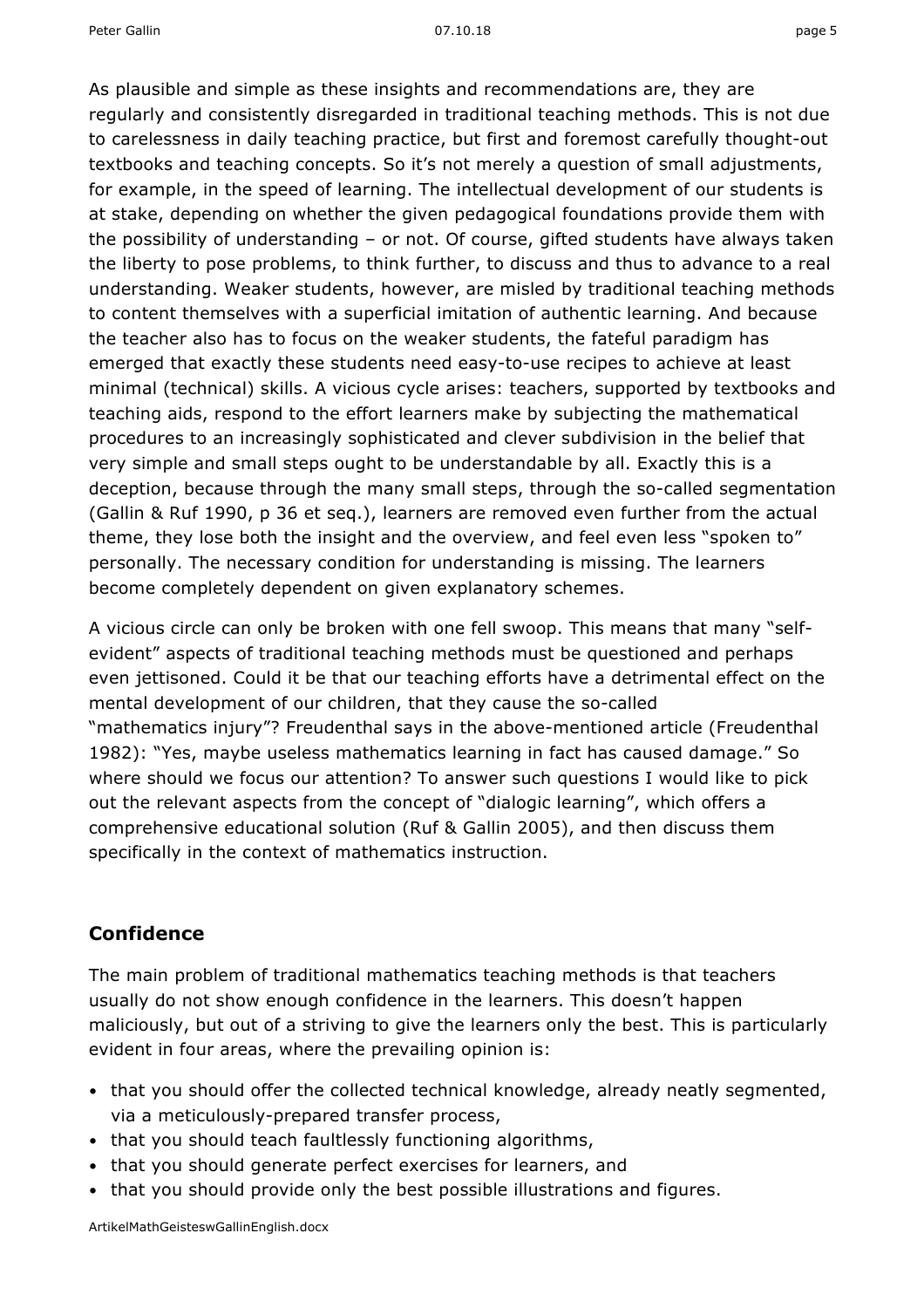The lack of confidence in these four areas finds expression as follows:

1. The separation between imparting knowledge and practicing it usually takes this form: the theory is presented in classroom instruction itself and the exercises are given as homework. However, giving out suitable assignments in the form of simple but real problems of the discipline and research questions as homework rather than ordinary exercises may well break down this traditional distinction. What is crucial is that the learners can – indeed, must – struggle with the central issues for a sufficiently long time. Whether this happens at home or at school is not so important. As an example consider the calculation of powers with general exponent. Normally, the students already know calculation with natural exponents from the 7th or 8th school year. In later grades they are supposed to get to know negative and fractional exponents, even irrational exponents. Looking at the textbooks one might think that the teacher should discuss the definitions for these generalizations in the classroom and then consolidate the imparted knowledge with some homework exercises. The textbooks usually offer a lot of material, first for arithmetic with integer exponents, then for arithmetic with fractional exponents and also with irrational exponents. Finally, mixed examples and exercises are introduced. Experience shows, however, that even after several weeks of preparation, in the transition to the mixed tasks considerable difficulties emerge – it can really seem as if the individual sub-topics had not been treated at all. This experience has led me to introduce the subject very differently and to present learners the central assignment right at the beginning via the following question: How can we define the as-yet unknown numbers  $2^{-3}$  on the one hand and  $2^{1/3}$  on the other if we make the assumption that the familiar laws of exponents, in particular  $2^{a} \cdot 2^{b} = 2^{a+b}$  and  $(2^{a})^{b} = 2^{ab}$ , remain valid? It turns out that learners are quite able to deal with such "research questions" and come up with answers. That is to say, they can be trusted with much more than they usually are. This assignment also reveals that segmentation into first negative and then fractional exponents is unnecessary. In short: you start with "mixed tasks" instead of spending a lot of time on the pieces.

2. Another form of lack of confidence, more subtle because it's hidden and unconscious, can be traced back to the usual mathematical way of presenting results. Definitions and theorems dominate the mathematical literature. This encourages teachers to provide students with puncture- and rip-proof definitions and algorithms for specific problems, such as the fractional division rule "to divide by a fraction, you ..." or the equivalence " $log_a(b) = c \Leftrightarrow a^c = b''$ , to define the logarithm, or also the Gaussian elimination algorithm to solve a system of linear equations. For the first rule all you need is the core idea "dividing by half gives more" along with an illustrative story (Ruf & Gallin 2005, Volume 2, p. 25). The core idea for the logarithm, so little loved by students, is equally succinct: "The logarithm in base *a* of *b* is the exponent you have to set atop *a* in order to obtain *b*." With this admittedly very sloppily formulated theorem the learners are empowered to imagine a concrete meaning for the logarithm and in fact to discover on their own the laws of logarithms (including the little-known "eating-up" laws  $log_a(a^b) = b$  and  $a^{\log_a(b)} = b$ ) and other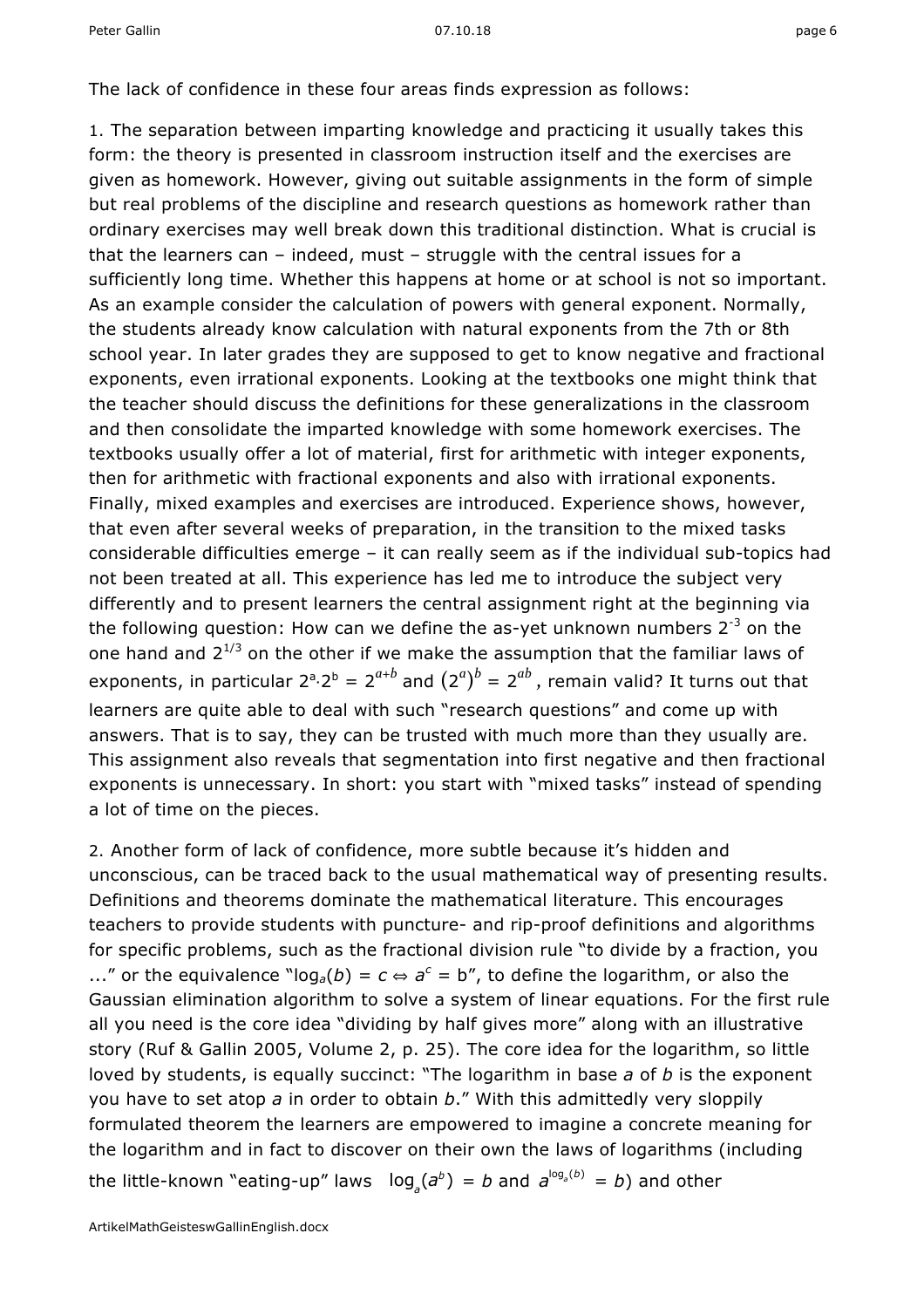Peter Gallin 07.10.18 page

formulations. For systems of linear equations I want to go into more detail. Normally one introduces linear equations with one variable (unknown). The corresponding word problems are also supposed to be mastered using one variable. However, experience shows that it would often be much more natural to start with two or more variables. The following exercise is taken from "Algebra 1" (Deller et. al. 2000, Exercise 131, p. 67) and is intended to be solved using one variable: "Peter brings red wine, white wine, and mineral water out of the cellar. He brings the same number of wine bottles as water bottles and twice as many white wine as red wine bottles, 30 bottles in all. How many bottles of each sort does he bring up?" Here it's natural to declare the variables *r, w* and *m* as the numbers of the corresponding bottles, and then write down three equations for the three unknowns. The resulting elimination using the substitution rule doesn't offer the learners any difficulty, in fact, they discover it themselves. How much more difficult, on the other hand, is it to translate this exercise using only one variable (for example,  $x =$  number of red wine bottles) directly in an equation! The equation  $x + 2x + (x + 2x) = 30$  can only be easily written down when you have the inspiration to use *x* to represent the number of red wine bottles and to use it to express the number of the other bottles. In short: you have to mentally penetrate the exercise before you write down anything, to obtain the same result that you do with three variables only after writing down and calculating with the three equations. You can see in this example first of all that it doesn't make sense to spend a lot of time with one equation and one unknown, and secondly that it's possible to introduce very early on the process of elimination involving several variables. For that to work, however, the learners don't have to memorize an algorithm with strict procedures leading to the so-called triangular form of the system, but rather they should follow their own path that can be described by a single core idea more or less as follows: "If you have three equations with three unknowns, then just make sure you arrive at two equations with two unknowns by applying the addition procedure in two different ways." More doesn't need to be said. You can trust the learners to discover the process on the basis of the concrete example. And later, in a higher grade, you can even assign the task to develop a schema that doesn't depend on the particular fortunate constellation of the given coefficients in the system of equations. Even the Gaussian elimination algorithm can be found in this way by the learners.

3. Math teachers spend a lot of time to produce exercises, both for practice and for tests, that are well-adapted to the theory, are nicely graduated from simple to difficult, and furthermore yield "nice numbers" in interim calculations and the final result. (Malicious tongues even claim that math teachers are so good at math only because they are constantly producing these exercises.) But this overlooks the fact that exactly in this domain you can expect very much from the learners, they can discover astounding and surprising things. The production of exercises for their fellow students carries an enormous potential of motivational energy. For one thing, the initial phase of actual invention and production is highly motivating, when the goal consists of generating on the one hand a solvable and on the other hand a genuinely difficult exercise. Furthermore, the solution of such an exercise is also particularly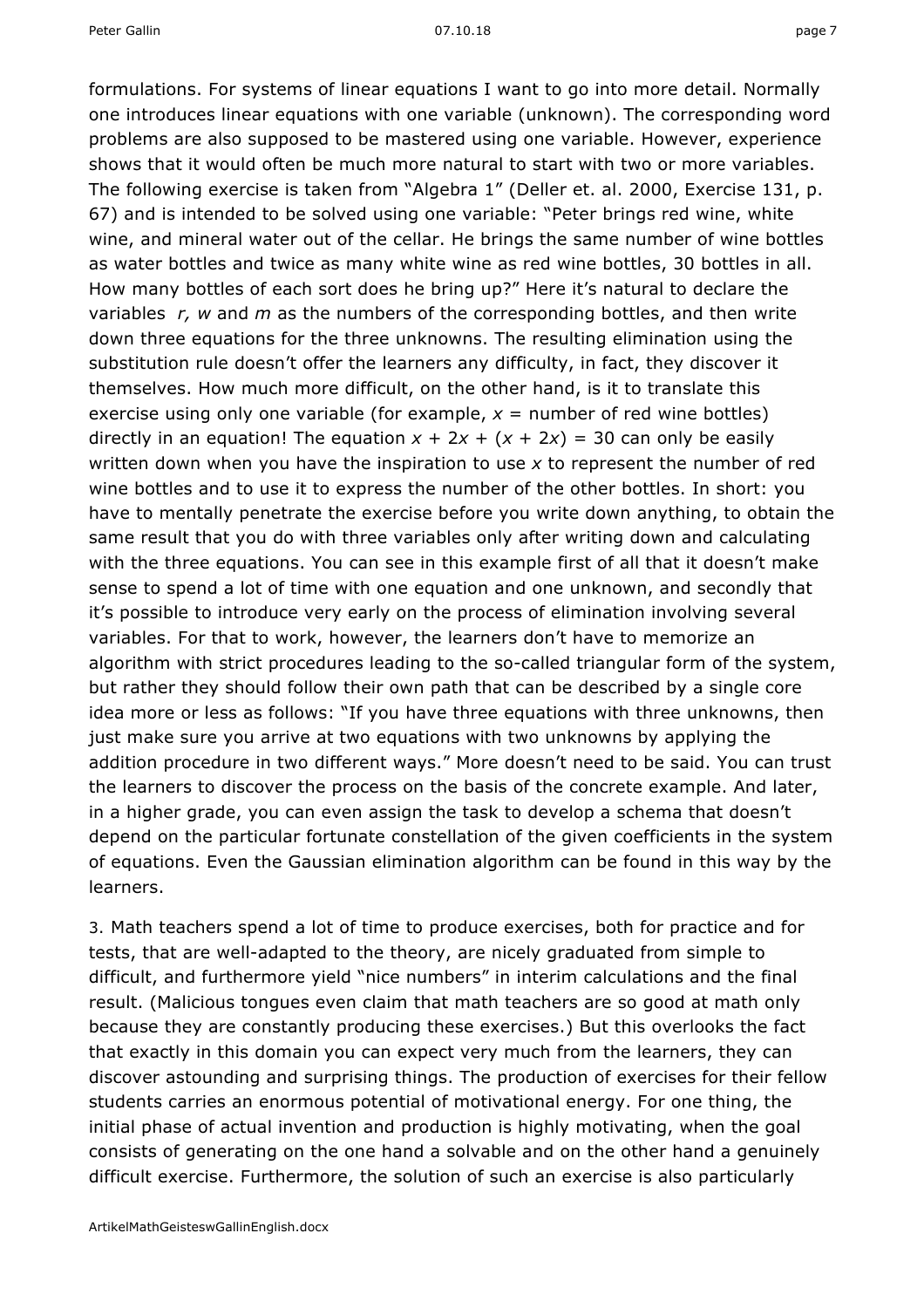attractive and exciting, since the author is a personal acquaintance and can, if need be, be consulted in the case of unsolvable or overly difficult exercises. The social aspect of the competence to act comes into play in a very natural way. You can read more about this in the second volume of "Dialogisches Lernen in Sprache und Mathematik" (Ruf & Gallin 2005, p. 167 ff.).

4. Probably the most subtle form of lack of confidence occurs with the best of intentions when we use visual aids, whether it be models, such as the plexiglass ones that can be found in the collections of math departments, or whether it is modern, computer-aided animations on monitors, projection panels, and interactive whiteboards. Caution is particularly called-for with these seductively beautiful and efficient achievements since here the inner development of the learners is especially at risk. The "trust" constellation here verges on the paradoxical: on the one hand one expects the learners to receptively digest the smooth and perfect visualizations, while on the other hand one does not trust them to productively develop for themselves the corresponding mental pictures, drawings, even models. The inner development in this case is not tied to a particular age, but rather to the problem itself. In relation to a technical question or mathematical problem, everyone starts out as a child, so to speak. Through activity focused on the problem setting, the person ripens gradually, in that they ask new questions, possible approaches come to mind, and ideas appear. They work on the problem with more or less success, generally until the point arrives at which they stand up and want to enter into an exchange with others. This is a ripening process that cannot be shortened and that is irreplaceable for an understanding of the mathematical situation, as we know from Gadamer, Wagenschein, and Weinert. Whether or not the desired goal is attained, doesn't play an important role. Someone who, for example, talks about a regular dodecahedron and believes they have to describe its net to the children, acts reprehensibly, first in that they don't trust the children to produce it themselves and secondly, they injure the children by trying to shortcut their inner development by jumping ahead<sup>3</sup>. With external visualizations we need – polemically expressed – a didactic rating system to protect young people, whereby the criterion is less their actual age than their relation to a particular math problem. With inner ripening processes it's just like with bodily ones, what you present to young people has to match their actual state of development. If you share a visualization too soon to an unprepared, unripe person, then it injures them. If, however, the ripening is completed to a certain degree, then these visualizations can represent a genuine pleasure.<sup>4</sup> Finding the right measure and the right moment here is a real art. Wrapping up: models, visualizations, and

-

 $3$  See the example at the end of this article.

 $4$  It would be an over-reaction, as in the iconoclasm of the Reformation in the 16th century, to completely banish pictorial aids and visualizations from the math classroom. (Citations from Wikipedia March 27, 2010: Following the orders of reformation theologians and newly-converted rulers, paintings, sculptures, stained-glass windows and other works with visual representations of Christ and the saints as well as additional church decorations, occasionally also church organs, were removed from the churches. https://en.wikipedia.org/wiki/Iconoclasm)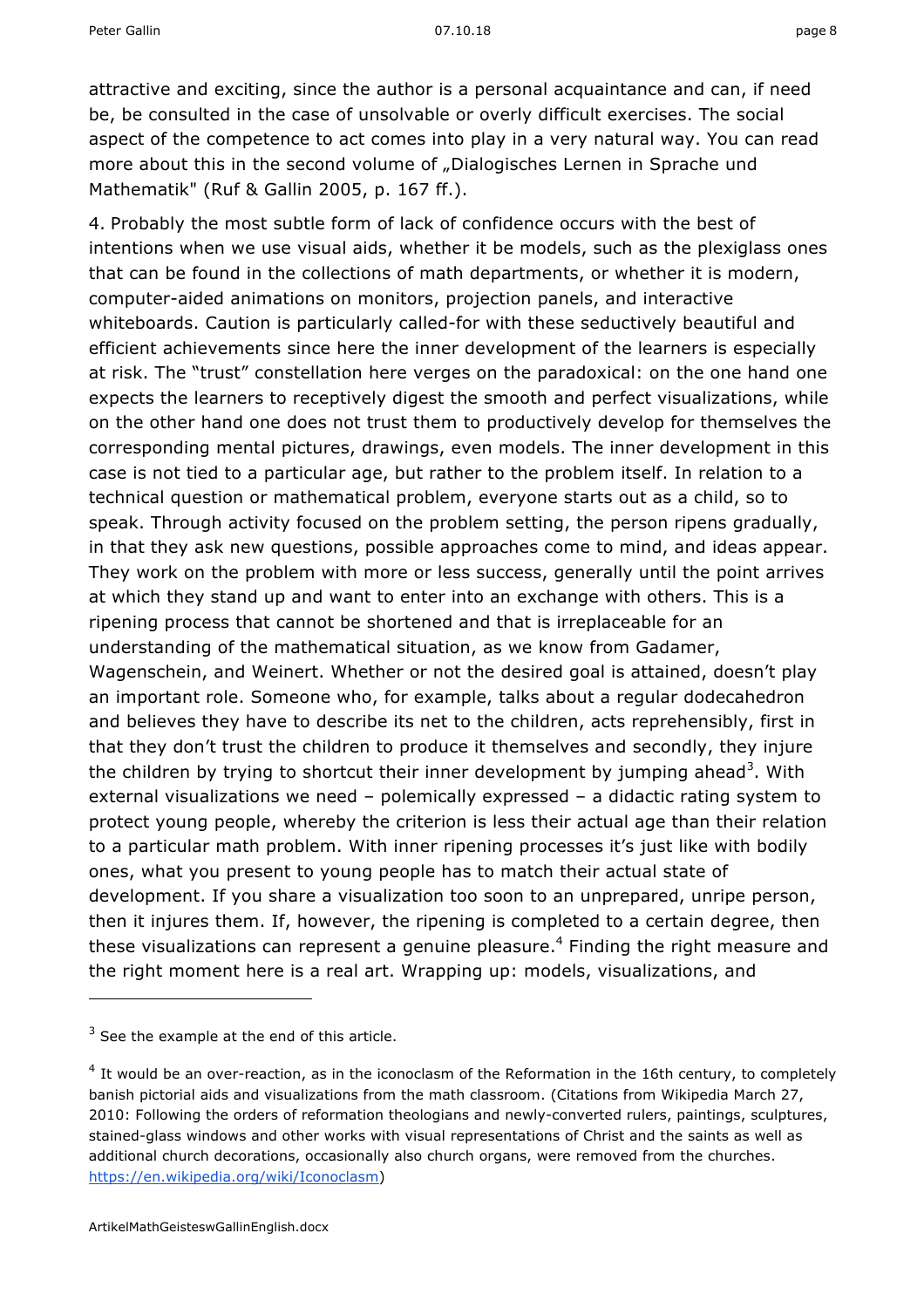animations are well and good, but they can still be X-rated for children. Bringing these reflections in connection with the previous paragraph, a rating system should also be applied to theorems and algorithms, with which the children should only be confronted after they have attained a certain inner independence (Gallin 2002).

Let's illustrate through an example how close to each other visualizations can be that are, on the one hand, damaging and, on the other hand, supportive for inner development. Imagine that you cut a thick, oblique slice off a cylindrical sausage and then peel the skin off this slice. How does the resulting flattened-out skin look like? This gives rise to a whole series of mathematical questions including how to prove the answer found to the first question. (We remark in passing that this line of inquiry has a very practical domain of application: when a metalworker wants to correctly cut tin to construct two cylindrical pipes that intersect at right angles, he has to solve exactly this problem.) That's all that needs to be said about the supportive framing. We turn now to an older book (Steinhaus 1950, S. 198, 199) containing a picture sequence presenting the same mathematical content: a cylindrical candle is wrapped around several turns with a wide strip of paper. Then it's cut in two in the middle of the paper wrapping at an oblique angle. If you now unroll one of the two halves of the cutthrough paper, an interesting plane curve produced by the knife-cut shows itself. Why is this framing injurious in comparison to the first? Ignoring the fact that normally, in contrast to sausages, you don't cut candles, the periodicity of this interesting curve is revealed through the repeated wrapping with the paper. This leaves no room for inner construction of the periodicity – and differentiability – of the curve. The magic spell of the riddle is thereby broken; which can furthermore lead to mathematical injury in that it holds the learner back from their own inner activity and brings instead an external didactic arrangement into the foreground.

Recently a new approach to regular mathematics instruction has appeared that explicitly trains the individual power of "imagining" of the student. This research work of Christof Weber is concerned with what he calls "exercises in mathematical imagining". In his books and articles (Weber 2007, 2008, 2009 and 2010) there are many examples of how, just by inner mental picturing, learners can penetrate a particular mathematical problem-setting in astounding depth. With his unpretentious starting phrase, "imagine to yourself …" the door in the math lesson is opened in the simplest way to the inner development of the learners, one that works on every instruction level in the school. That's even valid for university students of mathematics, who by means of an "imagining exercise" devoted to the spheres of Dandelin are enabled subsequently to sketch a spatially convincing picture of the configuration, without ever having seen a corresponding real model, which of course do exist. As soon however as they have constructed the inner mental pictures, they experience the real model as a wonderful confirmation of their accomplishment and their maturity. And they remember the phenomenon of the spheres of Dandelin even years after the imagining exercise. Plato had already in his work repeatedly referred to the "inner eye" (often translated as "eye of the soul" or "understanding"), that is more valuable than a thousand bodily eyes and with which alone the truth can be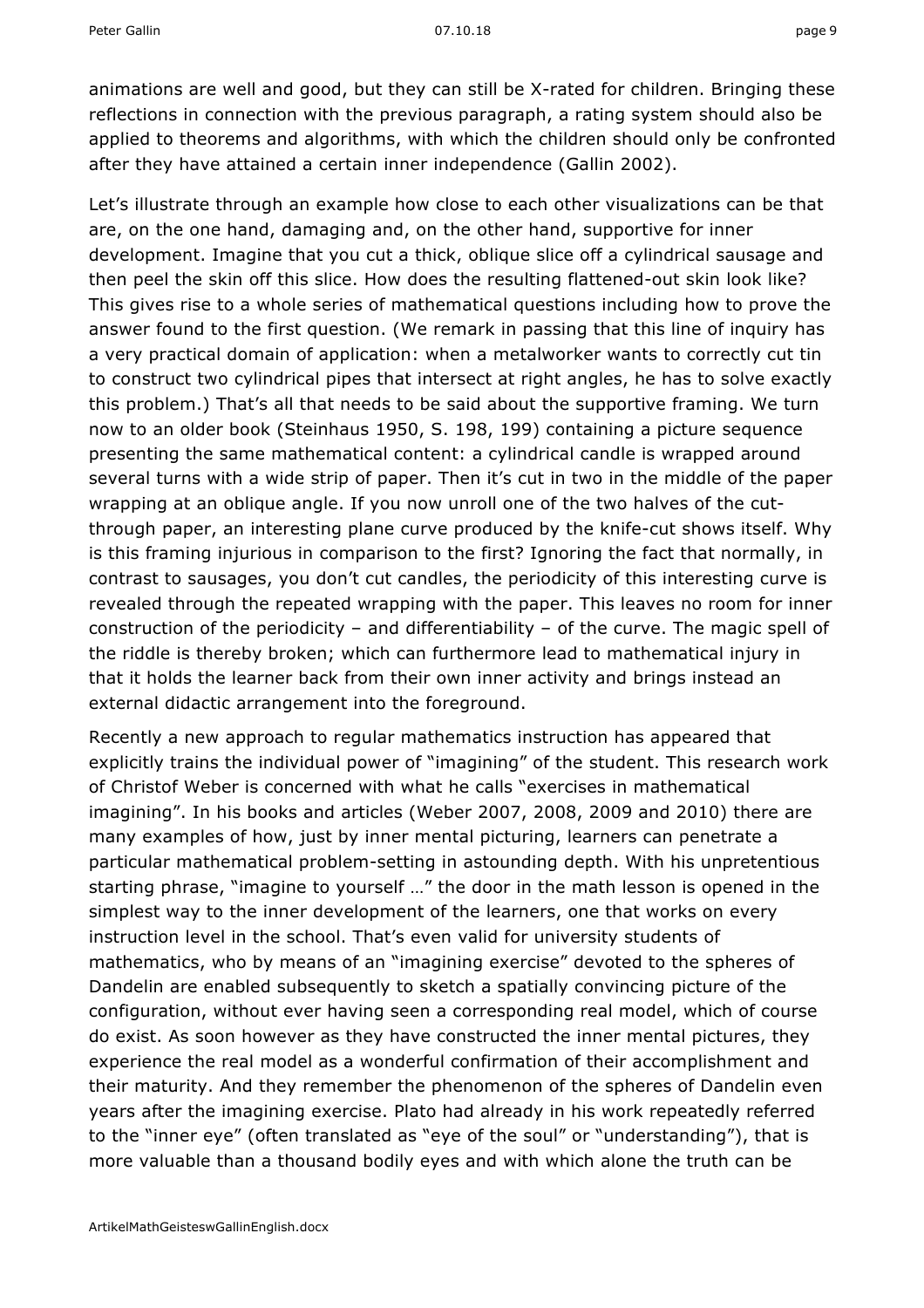seen (Schleiermacher 1963). For him, occupying yourself with mathematics was nothing else than training this kind of seeing.<sup>5</sup>

#### **Listening and caring for**

Now that we have thoroughly discussed how the lack of confidence appears in traditional teaching methods, two subsequent teaching gestures naturally enter our field of view. In order for the teacher to know at all times the level of ripeness of their students, they must continually inspect what the students produce. The litmus test of confidence is that learners are encouraged to produce work that would be considered impossible in traditional lessons. It is therefore all the more important that the teacher appreciates these often unpredictable achievements, evaluates them and lets them flow back into the lessons. This process can be described as "listening", which expresses that the primary task of the teacher is shifting from production to reception, while conversely learners move from reception to production (Ruf & Gallin 2005, vol. 2, p. 10 ff.). Actually, this reversal has long been recognized: Producing is easier than receiving, because reception always involves two points of view, while in production only one's own point of view counts, at least at first. Hence, learners should be allowed to begin by being productive. $6$  However, progress can only be made if they are aware that their productions are being taken seriously and that they have a direct influence on what is happening in the classroom, so it is imperative that the teacher collects and reviews all the students' work. More can be found on this practice of dialogic learning in several publications (Gallin 2008, 2009).

A simple calculation confirms that looking through the student productions involves a significant amount of work for the teacher. All the more reason to keep an eye on areas where work can be reduced or avoided. Here confidence plays a central role: if more is expected of the students, many tasks traditionally performed by the teacher disappear, especially in the area of preparing and distributing material. In addition to this compensation, which takes some getting used to, another benefit should not be underestimated: the teacher no longer needs to work artificially and with intense effort to cultivate a personal, empathetic and friendly relationship to the learners; out of trust and listening there develops for the learners a tangible sense of being "cared for", which comes through the subject itself and not through extracurricular activities. In this way they get to know the subject as something very personal in two ways: On the one hand, the teacher personifies the subject and demonstrates how the subject enables inner development even in this elementary, school-based version; on the

-

<sup>5</sup> While Plato's thoughts regarding the inner eye and mathematics are practical and relevant for school teaching, we can no longer follow his recommendations for the school itself. He never concerned himself with the education of the general population, but rather only with the elite (warrior class). His strictly hierarchical thinking is diametrically opposed to a public school.

<sup>&</sup>lt;sup>6</sup> This principle is often applied in German lessons when children are introduced to reading and writing in first grade: "Lesen durch Schreiben" ("Reading by Writing"), as in Jürgen Reichen (Reichen 1988).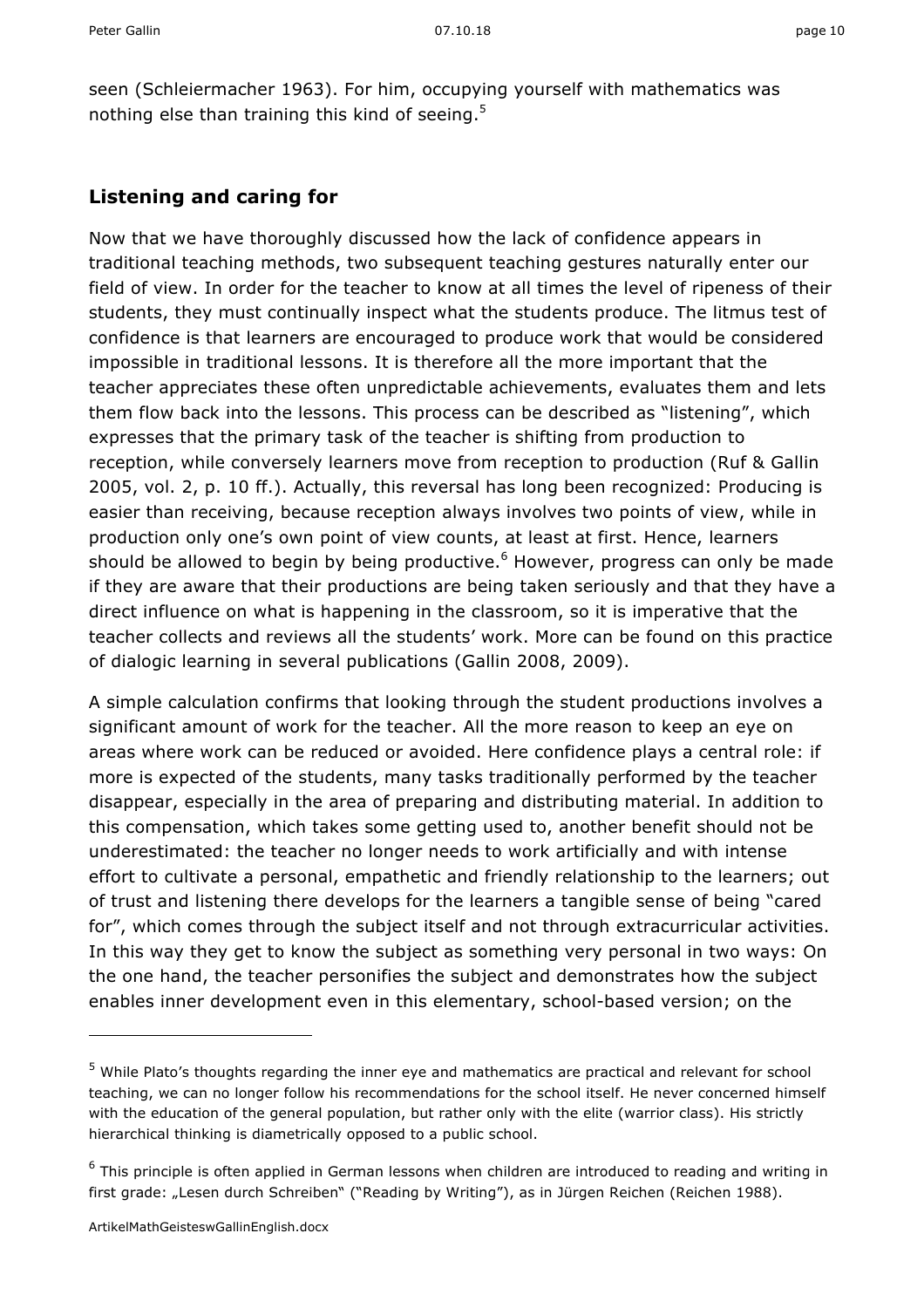other hand, the person of the learner feels that with their own ideas, approaches and contributions they are not hopelessly mismatched when confronting the venerable subject of mathematics.

Finally, a concrete example from the fifth grade<sup>7</sup> shows how effortlessly and directly one can move in math instruction from trusting to listening to caring for: it concerns the topic "nets of solid bodies." A first assignment to the pupils might be put as follows: "In mathematics one calls a flat cut-out pattern for a solid body a 'net'. Draw some nets of bodies, which you already know." And the classroom quickly begins to percolate and the children bring forward their treasures, which are of course taken up and discussed. A second directive could be: "Here you see a body. Draw a net for it!" When children are used to retaining the traces of their mental steps pearls like Leon's are always to be found. He sketches the accompanying figure (Fig. 2) into his journal as a net for a right circular cone, but quickly notes his mistake and draws a correct figure. Luckily, the teacher has saved his first attempt from the eraser.



Fig. 2: Leon's first attempt at the net of a circular cone.

Which teacher would have had the fantasy and the courage to invent Leon's first net and present it as a riddle for the learners? Now however a lively discussion ensues regarding Leon's remarkable solid. The question arises at the end, what the net of a sphere or an oblique circular cone looks like. Questions that can also fluster teachers, since they bring the rectification of an ellipse into play. (It's astounding that in the

 $7$  The example from 2009 comes from a class taught by Maren Distel, Hegau-Gymnasium in Singen (Hohentwiel).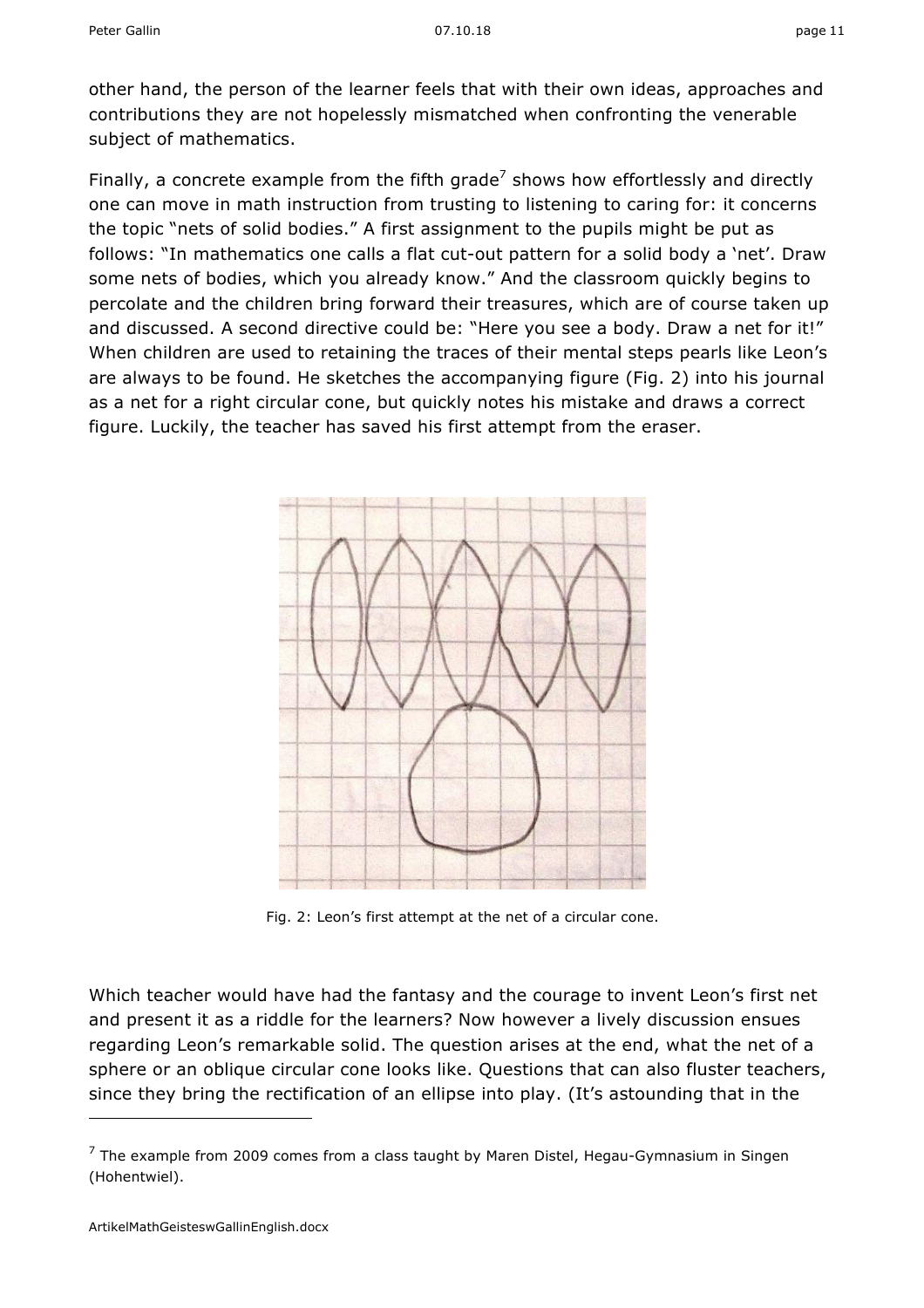attempt to construct a net for a cylindrically segmented "sphere" one encounters the same curve already encountered in the experiment with the sliced sausage.) This example from the classroom shows what possibilities for inner development open up, as soon as you display confidence in the students rather than immediately presenting a methodological solution worked out to the last detail.

#### **Bibliography**

*NOTE*: A collection of articles by Peter Gallin on dialogic learning, translated into English, is available for download at www.gallin.ch/\_AuswahlEnglArtikelGallin.zip.

Deller, Henri & Gebauer, Peter & Zinn, Jörg (2000): *Algebra 1, Aufgaben.* Zürich: Orell Füssli Verlag AG.

Freudenthal, Hans (1982): *Mathematik* - *eine Geisteshaltung.* Grundschule, Heft 4, 140–142.

Gadamer, Hans-Georg (1959): Vom Zirkel des Verstehens. In: Günther Neske (Hrsg.): *Martin Heidegger: Festschrift zum 70. Geburtstag.* Pfullingen: Neske Verlag, 24–35.

Gallin, Peter & Ruf, Urs (1990): *Sprache und Mathematik in der Schule. Auf eigenen Wegen zur Fachkompetenz.* Zürich: Verlag Lehrerinnen und Lehrer Schweiz (LCH), sowie: Seelze-Velber: Kallmeyer (1998).

Gallin, Peter (2002): *Vom Sinn des Mathematikunterrichts.* Gymnasium Helveticum Nr. 1/2002 (VSMP-Festschrift), 28 - 32.

Gallin, Peter (2008): Den Unterricht dialogisch gestalten - neun Arbeitsweisen und einige Tipps. In: Ruf, Urs & Keller, Stefan & Winter, Felix (Hrsg.): *Besser lernen im Dialog.* Seelze-Verber: Kallmeyer Verlag, 96–108.

Gallin, Peter (2009): Dialogisches Lernen im Mathematikunterricht. In: Leuders, Timo & Hefendehl-Hebeker, Lisa & Weigand, Hans-Georg (Hrsg.): *Mathemagische Momente.* Berlin: Cornelsen Verlag, 40–49.

Gallin, Peter (2011): Mathematik als Geisteswissenschaft. Der Mathematikschädigung dialogisch vorbeugen. In: Markus Helmerich & Katja Lengnink & Gregor Nickel & Martin Rathgeb (Hrsg.): *Mathematik Verstehen. Philosophische und Didaktische Perspektiven*. Vieweg + Teubner Verlag, 105–116.

Reichen, Jürgen (1988): *Lesen durch Schreiben. Wie Kinder selbstgesteuert lesen lernen.* Zürich: Sabe Verlag.

Ruf, Urs & Gallin, Peter (2014): *Dialogisches Lernen in Sprache und Mathematik. Austausch unter Ungleichen. Grundzüge einer interaktiven und fächerübergreifenden Didaktik* (Band 1) und *Spuren legen - Spuren lesen. Unterricht mit Kernideen und Reisetagebüchern* (Band 2). 5. überarbeitete Auflage. Seelze-Velber: Kallmeyer.